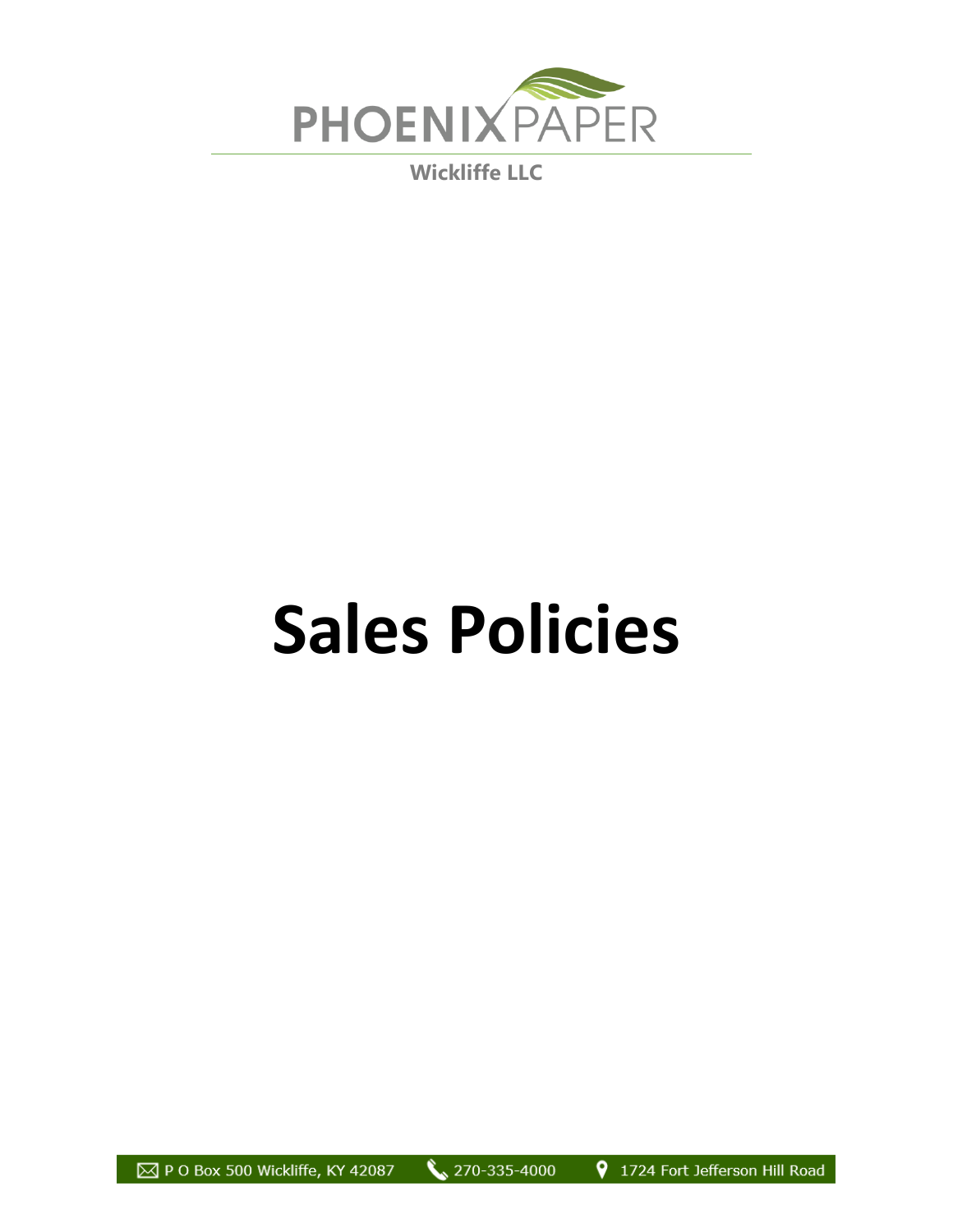

**Wickliffe LLC**

## **Contact Information**

**Customer Service Phone:** 

270-335-4365

Customer Service email:

[customerservice@phoenixpaper.com](mailto:customerservice@phoenixpaper.com)

**Tech Services & Sample Department email:**  [techservice@phoenixpaper.com](mailto:techservice@phoenixpaper.com)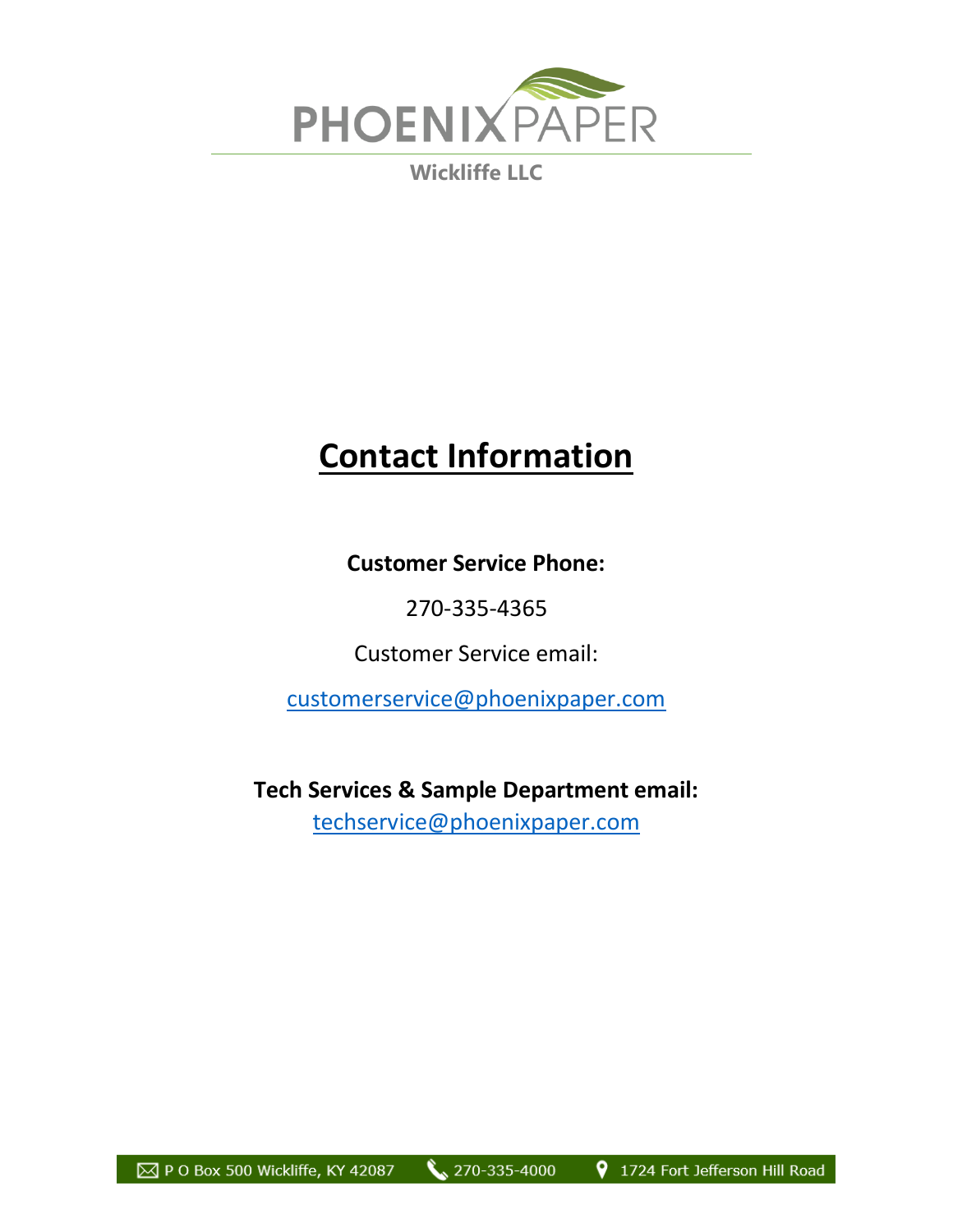

**Basis Weight –** basis weight variation of +/- 5% stated from published target is considered to be within trade tolerance and to be acceptable.

**Roll Width –** trade tolerance of +/- 1/32"

**Roll Diameter –** rolls are manufactured to requested diameter with a -2" tolerance.

**Roll Splices –** splices will be marked on the roll label and rolls will not have any more than 3 splices.

**Cores –** cores are available in 3", 5" and 6". Please advise the requested core size at time of order.

**Payment Terms –** Phoenix Paper payment terms are 1% 20, net 21 Days.

**Shipping Policies –** Full truck shipments are 40,000 lbs. Less than full trucks; LTL freight charges may apply. Customer pick-up will be allowed with pre-arrangement with mill shipping manager.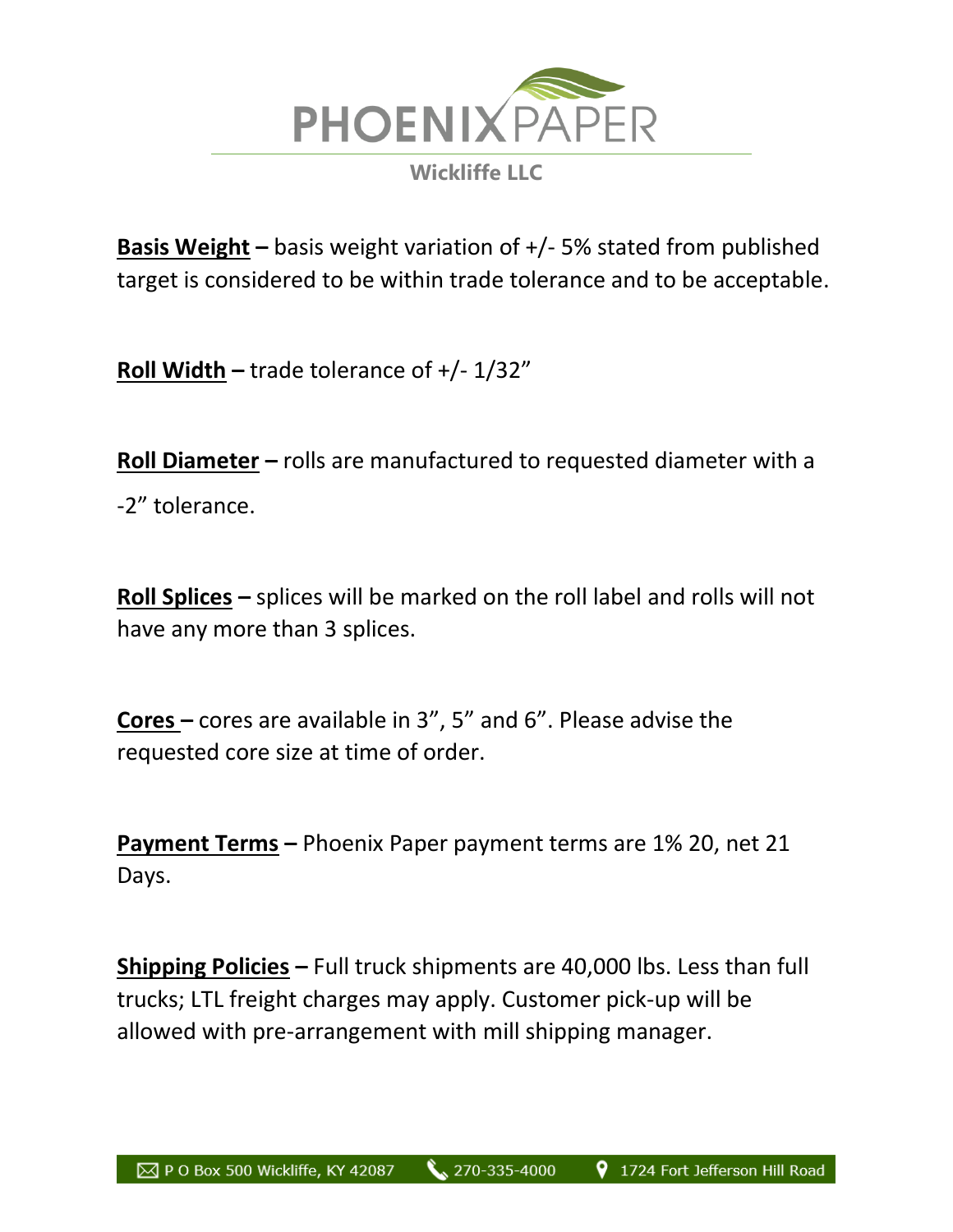

**Lead Times –** on manufactured inquiries, lead times are valid for 24 hours. Any changes/delays in order placement, lead times will be subject to production/shipping schedules.

**Order Acknowledgements –** Phoenix Paper will send out an order acknowledgement that will confirm a customer order has been entered. The order acknowledgement will serve as the final agreement between both parties and will supersede all prior price quotes and communications. Customer is responsible for reviewing the order acknowledgement and contacting Phoenix Paper in writing, with any objections.

**Order Cancellations –** all order cancellations must be made in writing, within 48 hours from receipt of order acknowledgement. Orders associated with an LDC, will have until 3:00pm (CST) on the LDC date to cancel (in writing).

**Returns –** stock items may be returned within 30 days of delivery, provided the items are in commercial re-saleable condition. Customers will be charged a \$20.00/CWT. re-stocking charge and return freight charges. All returns must be approved and coordinated through Phoenix Paper's Customer Service Department.

**Trial Policy –** any trial rolls will be coordinated and approved through Phoenix Paper's sales department.